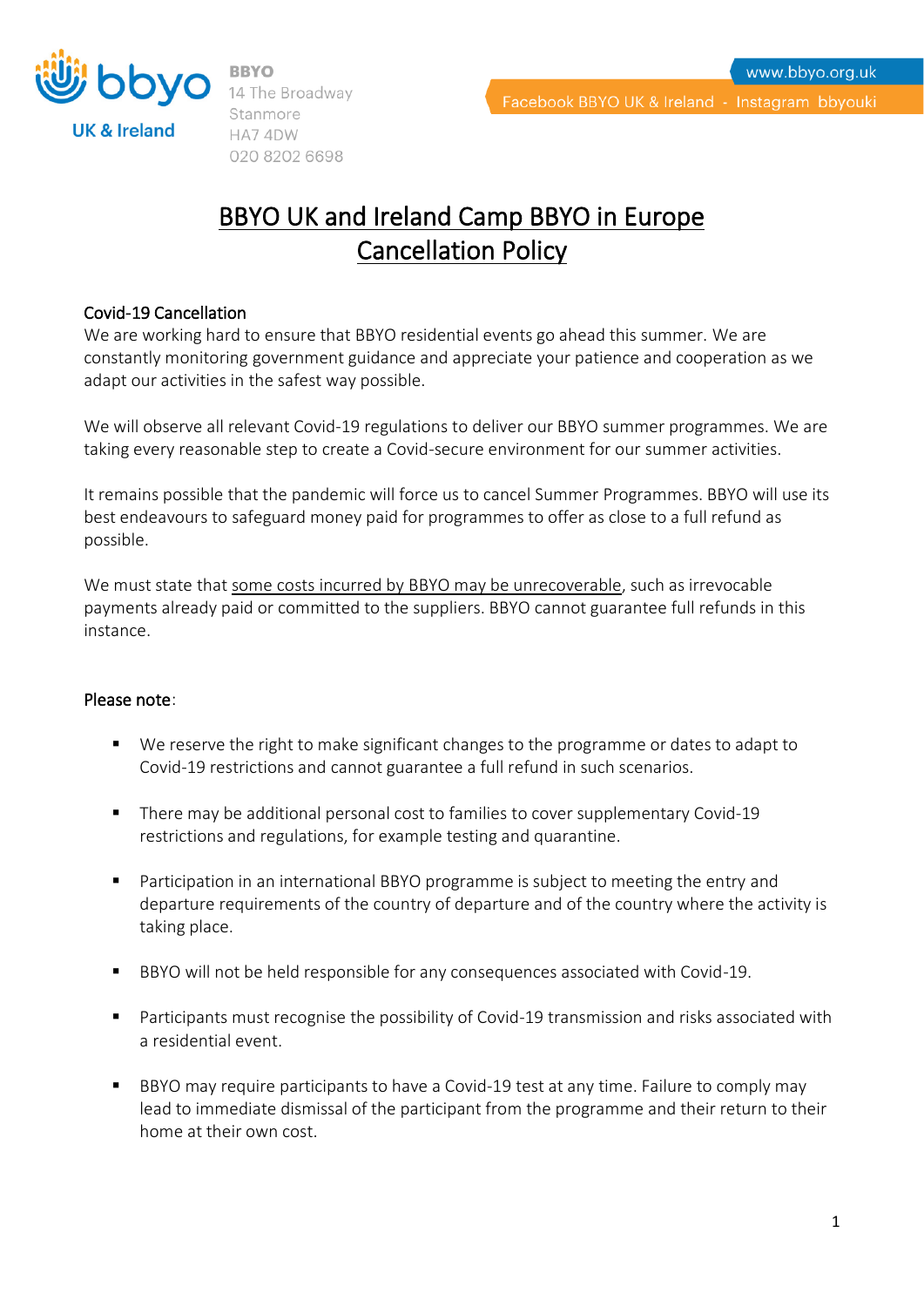

■ If a participant is unable to participate due to any reason related to Covid-19 (or otherwise) or has to be collected from the site for any reason (such as infection or isolation), they will be considered to have cancelled their place and no refund can be guaranteed.

#### Insurance

We encourage each participant to take out their own personal insurance policy at the time of registering for a summer programme, including cancellation or curtailment cover.

### Payment Timeline

| ' Date         | Payment           |
|----------------|-------------------|
| $9th$ February | Deposit due       |
| $28th$ April   | Final payment due |

### What happens if residential camps are cancelled?

We are constantly monitoring the guidance for the summer. If we are unable to run our residential camp, we will aim to run alternative programmes in line with government guidance. We want to ensure we are offering the summer of a lifetime to teens and aim to provide alternatives for all teens who have registered for a BBYO programme.

### What happens to my refund?

In the event of a COVID interruption to our travel arrangements, we will look to rearrange the trip and move all monies paid to a similar trip at a future date. If no suitable alternative date can be found, we will waive any cancellation charges that would ordinarily be payable and provide a full cash refund.

Full cash refund protection is applicable to all monies paid and refunds will be made in the event that your trip is interrupted by COVID, in the following circumstances:

- Any Government-imposed lockdowns, regional or national, in either the UK, Ireland or at the destination, that prevent travel;
- DfE, Education NI, Education Scotland and Welsh Government guidance against school travel;
- Inability to travel due to quarantine of a group member as a result of Government guidance;
- France being placed on the Government's red list at the point of travel